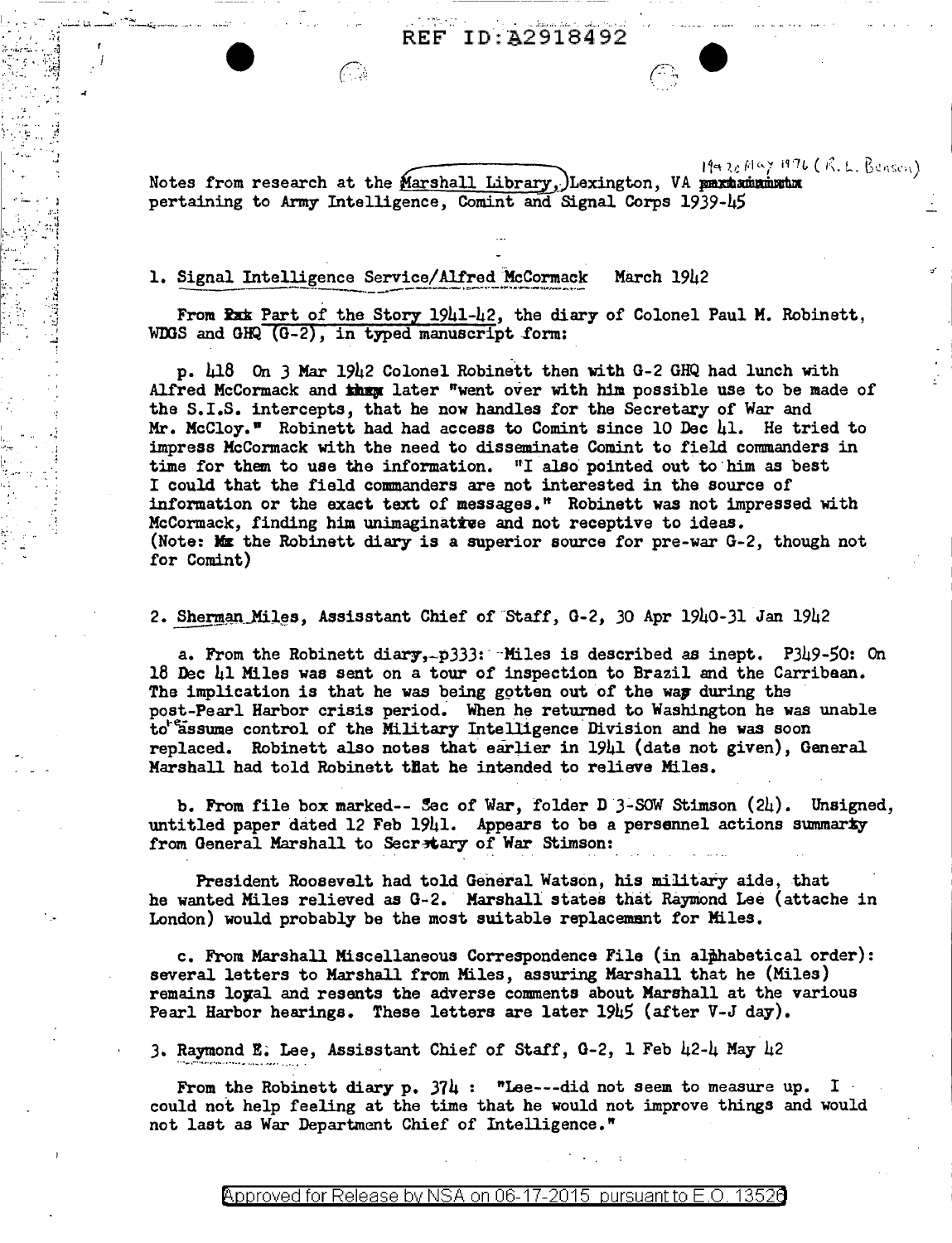REF.

From Marshall Miscellaneous Correspondence File: various memos Jan-Feb 44 stating that Strong was leaving G-2 and retiring due to physical disability.

ID: A2918492 - 10

## 5. Marshall-Dewey Correspondence on Comint Sep 1944

From folder marked: Thomas E. Dewey:

1990年4月

Copies of both letters that General Marshall sent to Governor Dewey in Sep 44 via Carter Clarke. Also a memo, that preceeded by a few hours the first letter to Dewey, to Admiral King. Copy made of the memo to King and attached.

### 6. Joseph O. Mauborgne, Chief Signal Officer 1938-41

a. from Folder B /F 25, Directives-the Deputy Chief of Staff, Rex 41- Mar 42:

A memorandum from Marshall to General Moore, Deputy Chief of Staff, 31 H July 1941. Marshall reports that he had just had a conversation with General Mauborgne to pumpunka prepare the latter for his early relief. They discussed possible replacements as for Small C.S.O. "I was appalled at Mauborgne's rating on the colonels. He practically has not a man that is worth keeping. The same refers to a number of lieutenant colonels." Not knowing (wrote Marshall) that Marshall had tentatively chosen Dawson **21mxtxdx** Olmstead as the next C.S.O. Mauborgne opined that Olmstead's health was uncertain and that he was not fully qualified for the position. Nauborgne highly recommended Harry C. Ingles for the position-- called him outstanding, high above the others. Marshall concludes by asking Moore for his opinion. (NOTE: Olmstead got the job. In  $1943$  he was relieved due to atrocious performance and was replaced by Harry C. Ingles)

b. also some unimportant items in the mix Marshall Miscellaneous Correspondence file.

#### 7. General Marshall and Intelligence

From Pogue Research File marked Chief of Staff-Intelligence. Two letters from Brig Gen (ret) Louis J. Fortier to Pogue in response to latters's request for information about General Marshall:

28 Oct 60 letter-- Fortier explains that on 9 Dec 1941 he took charge of the working committee of the Joint Intelligence Committee (JIC) remaining in that position until 30 June 1942. He had free access to Marshall and briefed him on JIC studies of foreign political matters, strategic defense raw materials etc. (for example: politics in North Africa; areas the U.S. must protect to secure raw materials). Marshall always politely listened but never contributed or made any serious comments. When When Marhall had the time he would turn the conversation to battles and campaigns of the Civil War -- nothing he did not know about the fighting in Virginia 1861-65. But, wrote Fortier, no indication that Marshall had ever read Clausewitz or Marx. "I left him with the distinct impression that G-2 or 'Intelligence' was of very little interest to him